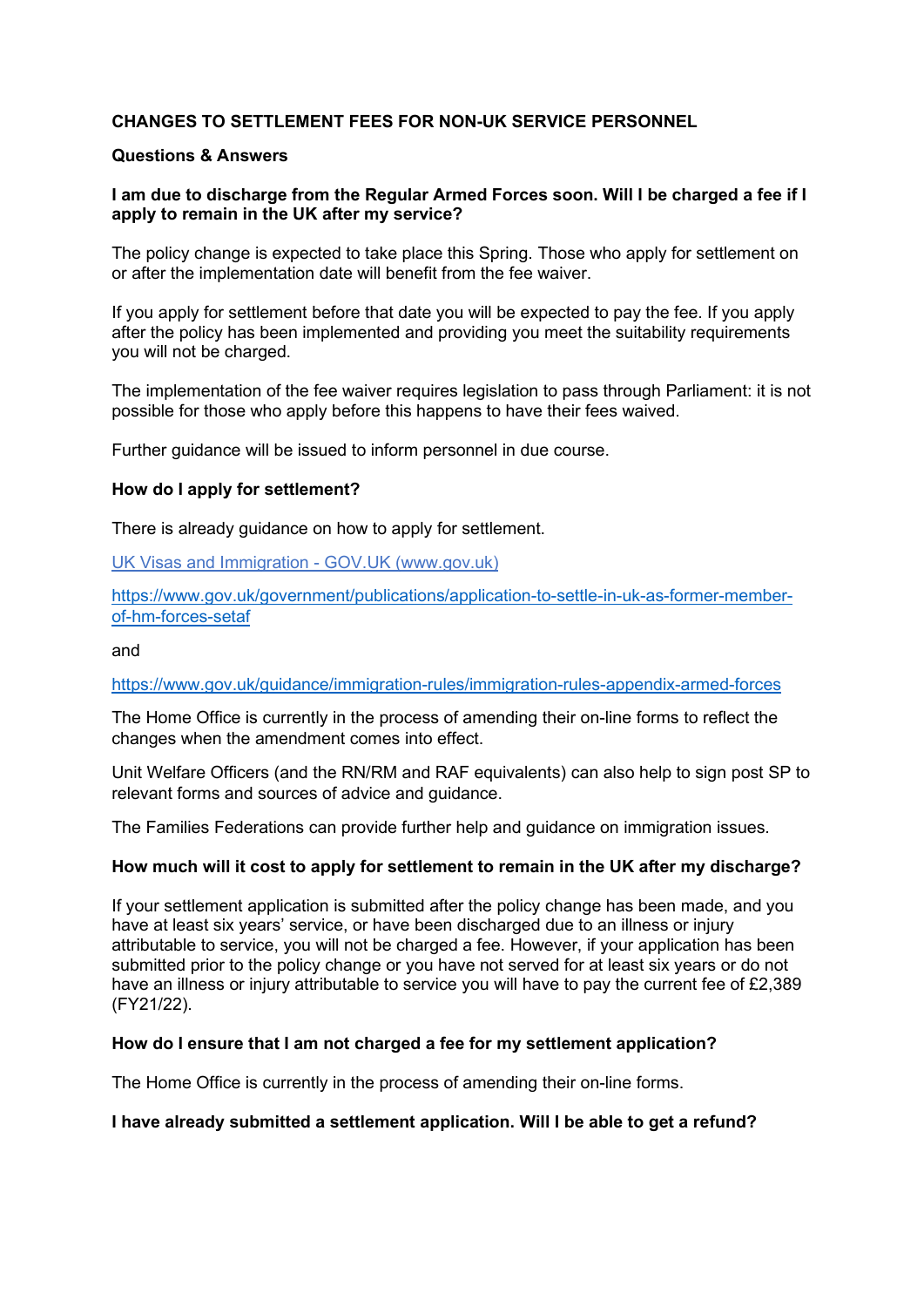No. If you have already submitted a settlement application before the policy has been changed you will not be entitled to a refund. Until the necessary legislation has passed through Parliament, it is not possible for the Home Office to apply the waiver.

## **I have served four years and want to apply for discharge. Will I have to pay the settlement fee?**

Yes. If you have served for four years and wish to remain in the UK following your discharge you will have to pay the fee when you submit your settlement application.

## **I have served six years and want to apply for discharge. Will I have to pay the settlement fee?**

No. Providing you meet all the other suitability requirements that would entitle you to remain in the UK, you will not need to pay the settlement fee if you submit your application after the policy change is implemented. You will need to pay the fee if you submit your application before then

# **I would prefer to apply for British citizenship. Will you pay for my citizenship application?**

No. Becoming a British citizen is regarded as a personal choice that goes beyond regularising immigration status and you would be required to pay for your own application.

## **Why won't you pay for me to become a British citizen?**

Becoming a British citizen is regarded as a personal choice that goes beyond simply regularising your immigration status. In addition, some countries do not allow their citizens to hold dual citizenship, whereas non-UK personnel who meet the eligibility criteria can apply for settlement on discharge .

# **Will my family be charged a fee if they apply for settlement?**

There is no change to the charges to settlement fees for non-UK family members. The charge for settlement fees remains the responsibility of the Service Person or their family member. Non-UK family members of Armed Forces personnel can apply for settlement once they have completed an initial five-year period in the UK of limited leave.

### **I have only served two years and I am due to be medically discharged due to an injury I received during my Service. Will I have to pay the settlement fee if I wish to remain in the UK.**

No. If your settlement application is submitted after the policy change has been made, under the revised policy if you have received an injury or have an illness which is attributable to your service and providing that you meet all the other suitability requirements, you will not have to pay the fee when you submit a settlement application.

## **I am a veteran who left the UK Armed Forces over 10 years ago but I have not regularised my immigration status. Will I be eligible for the fee waiver?**

Providing you are currently living in the UK, served for at least six years or were medically discharged due to an injury or illness which was attributable to your service and meet all other suitability requirements, you will be eligible for the fee waiver when you submit an application to regularise your immigration status.